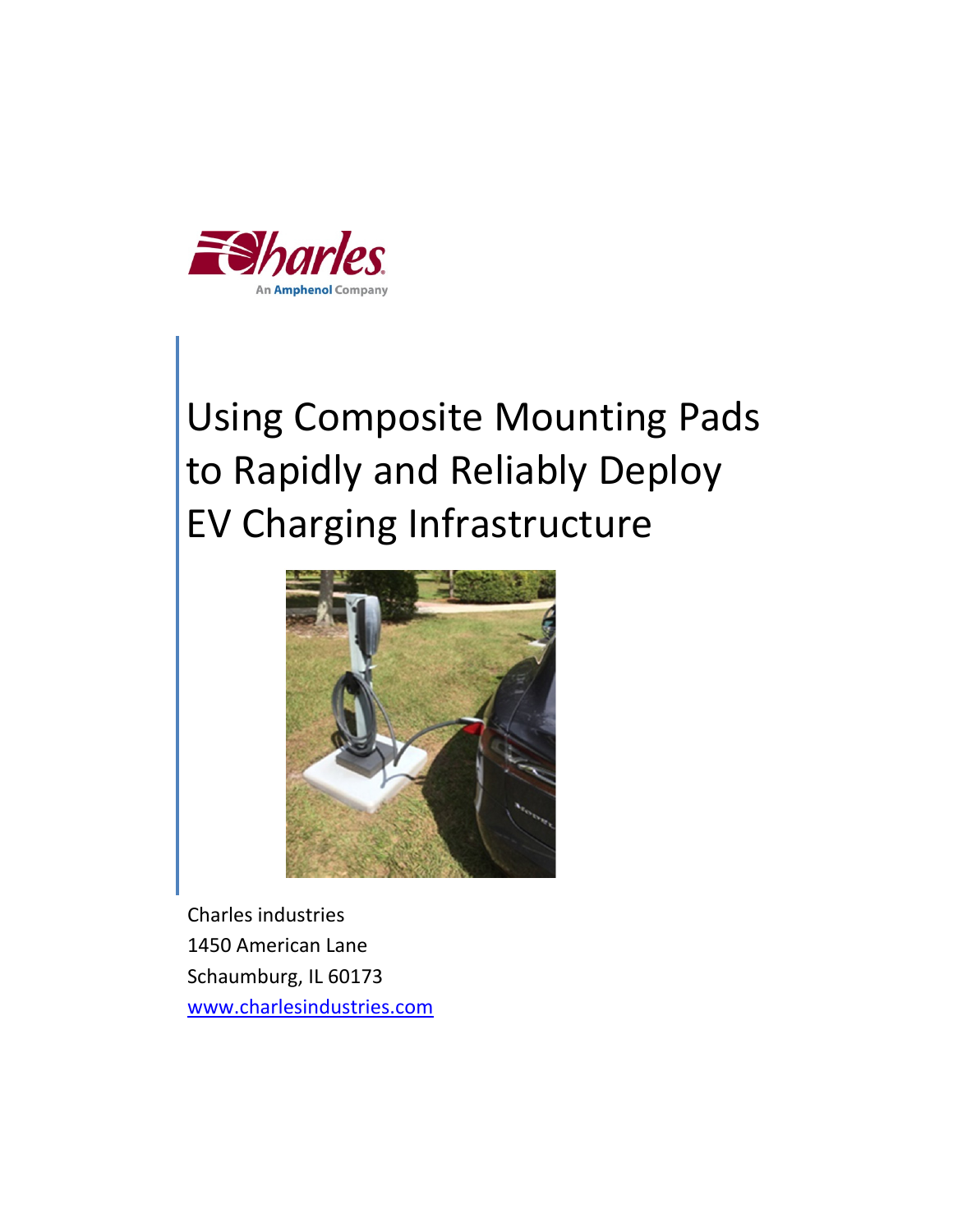# **1. Introduction**

Sales of electric vehicles (EV) are expected to expand rapidly in the US in the coming years. Economics aside, there are growing social and political initiatives toward "clean" energy that will push this to become reality. A number of market forecasts indicate electric vehicles will account for nearly 1 in 5 of all vehicles sold within the next 10 years. It is estimated approximately 3 million EVs will be sold in the US in 2028. A recent forecast (pre‐Covid) is shown below in figure 1. Increasing electric vehicle sales in turn drives the need for widely available public electric vehicle charging stations (EVC).





A rule of thumb by industry analysts is there need be on the order of 20 public EVC stations per EV on the road to support the ecosystem. There were just over 60,000 charging stations in the US at the end of 2019. Thus tens of thousands will need to be deployed every year for some time as the market grows. To help facilitate this growth, there is a novel type of installation practice using new composite buried mounting pads (CPAD) to enable rapid deployment of EV charging stations. CPADs provide same day installation of public electric vehicle charging stations which is not possible with traditional concrete pad mounting.

The Charles CPAD is a buried mounting platform that is used to quickly and easily install different types of outdoor equipment. It has been commonly used for generators, Telecommunications cabinets, and more recently, electric vehicle charging equipment.

Buried composite mounting pads are lightweight, yet extremely strong and durable. In fact they provide in most cases increased mounting stability compared with comparable sized concrete pads. CPADs provide the lowest cost of total installation for contractors, property owners, and network providers alike. While the industry is familiar with concrete, CPADs are a relatively new mounting technology. A common question or concern is how well do CPADs hold up in stress conditions such as heavy wind as might be experienced in some parts of the country. The paper will address these questions and explain the remarkable mounting stability that is provided with CPADs

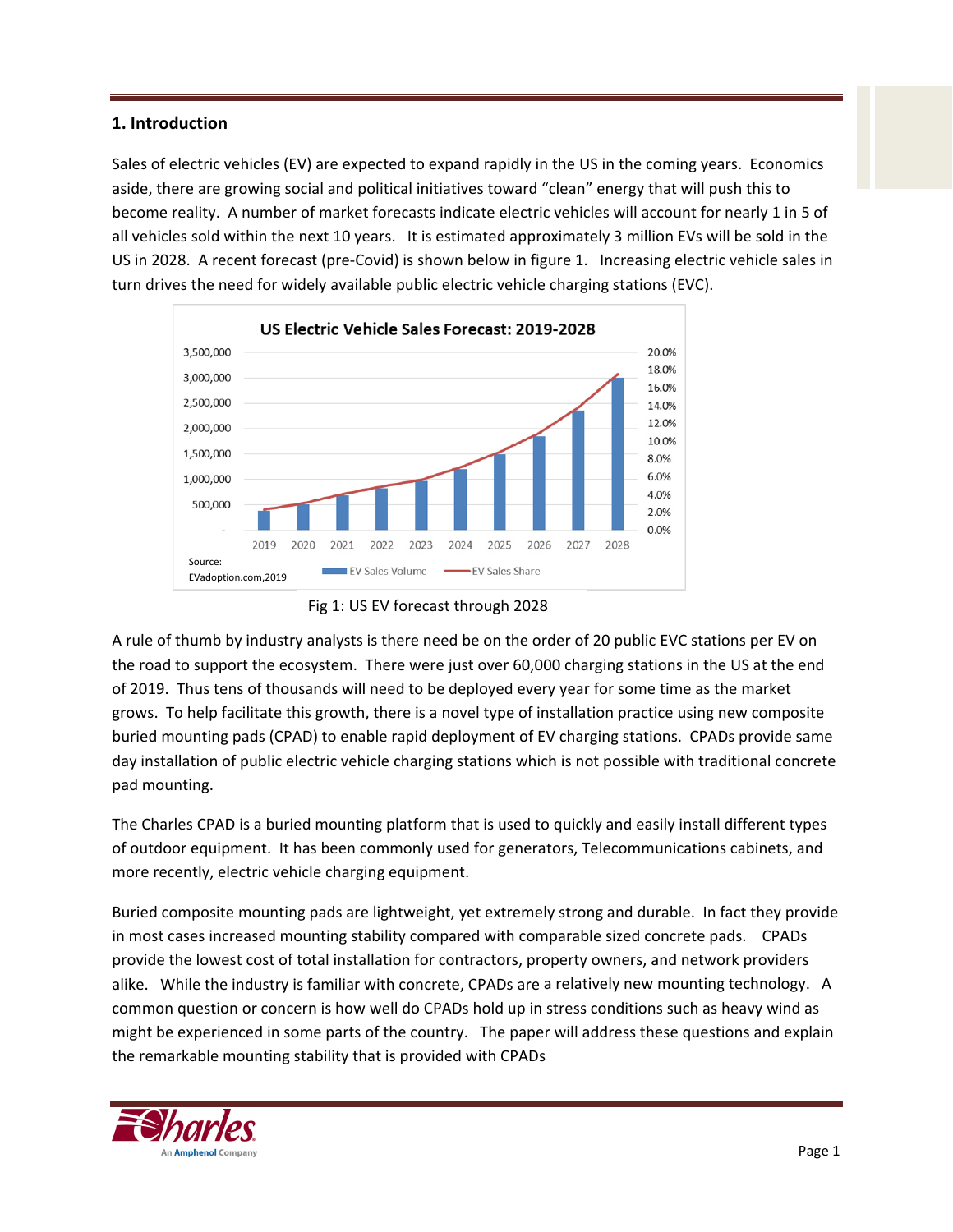# **2. CPAD Advantages**

*"CPAD deployment provides same day installation of public electric vehicle charging stations which is not possible with traditional concrete pad mounting"*

Composite pads are often used instead of poured‐in‐place concrete or pre‐cast concrete pads. The CPAD has several advantages over poured‐in‐place concrete. Poured concrete requires a construction permit along with an inspection which adds logistics, cost, and time to a project. In addition there are coordination logistics for an electrical contractor with a cement or equipment rental company. And poured concrete needs to cure. All of this adds several days to the project time and is not needed with CPAD deployments. Using CPADs for deployment provides same day installation of public electric vehicle charging stations which is not possible with traditional concrete pad mounting

To reduce time and complexity, some installers have started to use pre‐cast concrete pads for EVC deployments. While this eliminates some of the drawbacks of poured‐in‐place concrete such as permitting and curing, pre‐cast pads are extremely heavy. Pre‐cast pads need to be several times the

weight of the equipment being mounted. These pads can weigh well over a thousand pounds when mounting DC fast chargers. Pre‐cast pads become very difficult to maneuver on site and require special equipment to do so. EVC CPADs typically weigh between 40 to 75 pounds and are easily and safely maneuvered on site. CPADs can easily be brought to harder-to-reach sites. CPAD installation can be conducted by one or two person crews depending on the size of the charger, another important consideration in today's COVID pandemic environment. The use of CPADs aids in social distancing for electrical vehicle charging equipment installers, which is an important consideration of late. Easy to store, easy to

*"The use of CPADs can also aide in social distancing for electrical vehicle charging equipment installers, which is an important consideration of late"*

transport, easy to put in place, CPADs facilitate quick and simple roll outs of EV charging equipment any time any place.

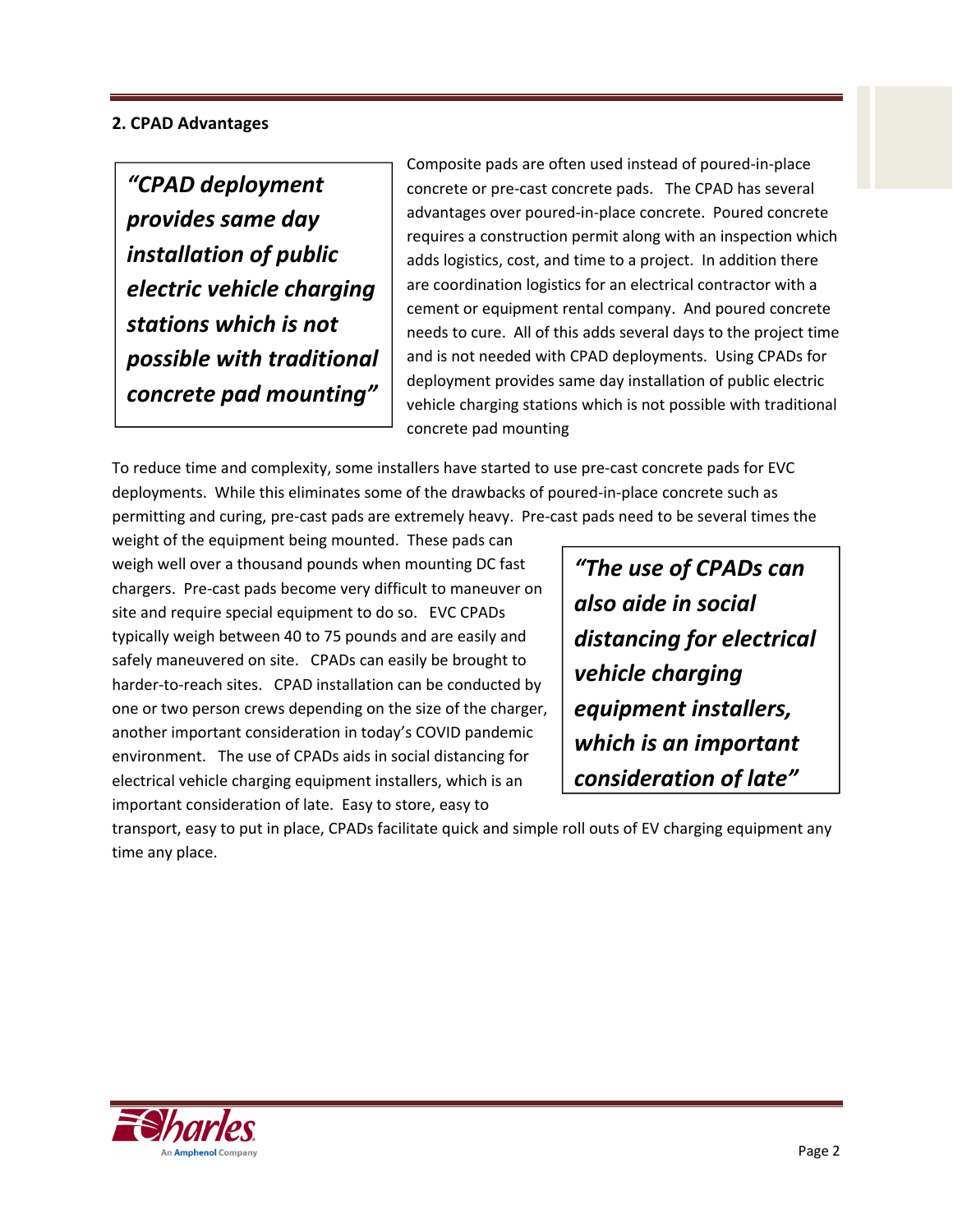# **3. What is a CPAD?**

Charles Industries composite mounting pads (CPAD) are made of a composite fiberglass and polyester resin mixture. CPADs provide a strong, durable, and lightweight ground mounting platform. Charles composite material is laminated and infused in a closed mold under vacuum pressure which creates a solid water impervious structure. The material is gel-coated to provide a UV-resistant surface. CPADs are available in a variety of sizes to meet various equipment and site needs. The material meets all of the environmental and reliability properties defined in SCTE/ANSI‐77 which includes: impact resistance,



Fig 2 Typical CPAD

flammability, sunlight exposure, chemical resistance, fire, and water absorption. As a testament to CPAD durability and reliability, it is made from similar material that is used to produce wind turbines, ships, and aircraft. A CPAD is shown to the right in figure 2. Although the top surface of the CPAD is a very strong and durable, it can easily be drilled or cut through for mounting bolts and pathways.

#### **4. CPAD Mounting Stability**

The CPAD attains its mounting stability through soil backfill. See the depiction below.



Mounting stability is provided from the weight of the soil backfill. There can be a range of mounting strength depending on the compactness of the soil. Soil conditions vary greatly by location and it is not practical to do a soil analysis at each installation location. Soil types have been categorized by a couple of industry organizations, notably International Building Code (IBC) and ASTM. Charles Industries has conducted analysis to provide a minimum stability rating based on worst case soil conditions of loose, sandy soil as defined as IBC class 5 and ASTM class 4B. Additional mounting strength, if desired, can be achieved through the use of aluminum screw anchors. An 18 inch screw anchor provides at least an additional 200 pound pullout force under worst case loose sandy soil. A 26 inch anchor provides 360 pound pullout force in similar conditions.

| Anchor | Pull out per<br>anchor                     |
|--------|--------------------------------------------|
|        | 200 lb. min<br>Worst case loose sandy soil |
|        | 360 lb. min<br>Worst case loose sandy soil |



Fig 4 Available screw anchors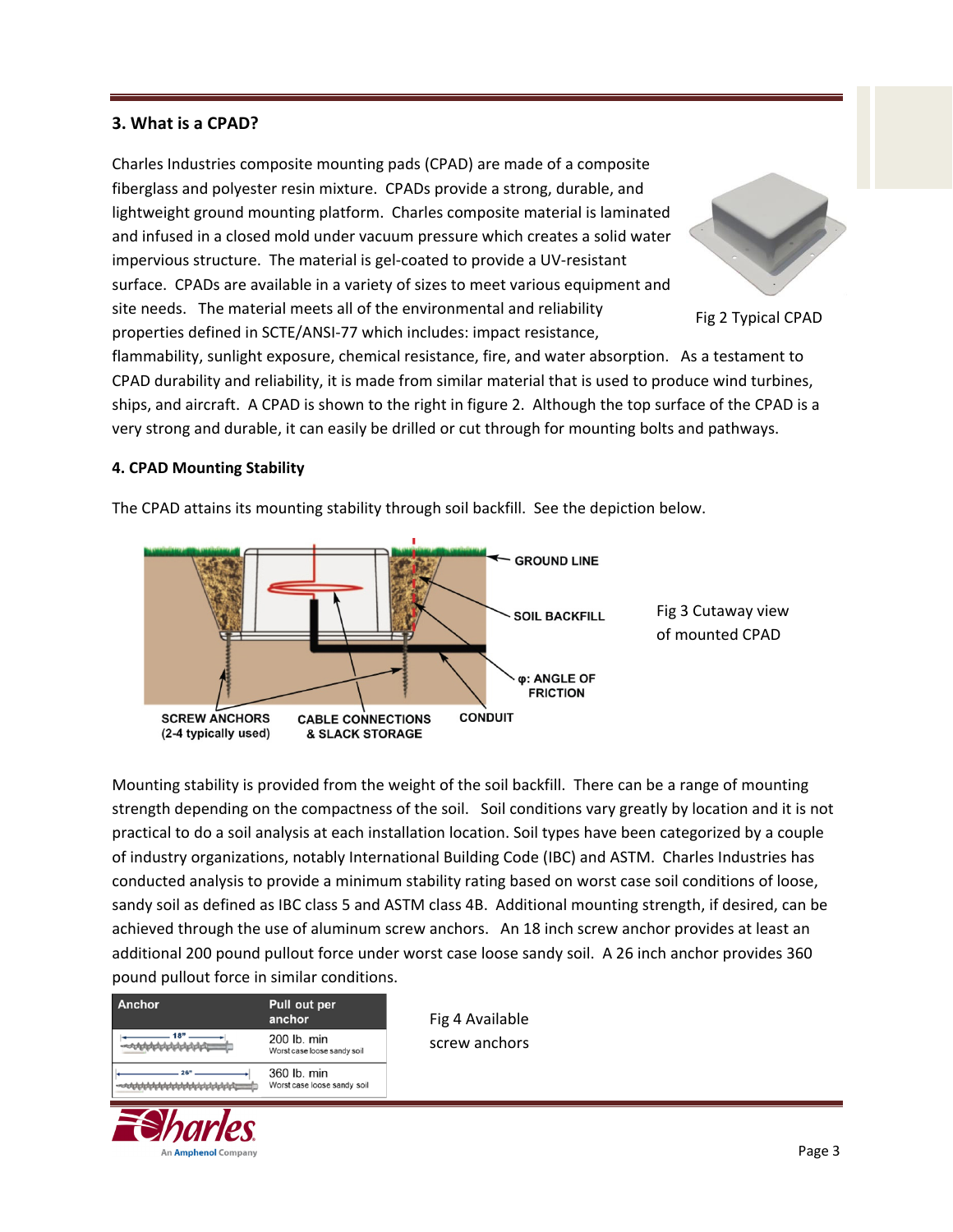### **4.a. How much stability is required?**

Let's consider what can happen to equipment mounted to a pad on the ground. The equipment can come off of the pad or the pad can come out of the ground. First let's consider the equipment mounted to the pad.

The standard mounting hardware consists of what are called toggle bolts. These bolts are very easy to use as they can be inserted through a hole in the platform so they can be installed after the CPAD has been put in the ground. These toggle bolts have been validated to require over 3200 pounds of force to pull through the pad. This is more than adequate for most requirements. Installing in an area of seismic concern, optional "weldnut" bolts are available which provide more than 6,000 pounds of pull through.



Toggle Bolt > 3200 lb. Pull‐through force



Weldnut > 6000 lb. Pull‐through force

Fig 5 Equipment mounting hardware

The toggle bolt has the equivalent strength to using a 3/8 inch by 3 inch concrete wedge anchor and the weldnut is equivalent to using a 1 inch by 4 inch concrete wedge anchor.

This establishes the equipment will stay mounted to the CPAD. The main consideration is now whether the pad will stay in the ground. It is of interest to determine what force could cause the unit to come out of the ground. The mostly likely force for outside mounted structures will the force caused by heavy wind.

# **4. b. Wind Resistance Design Guidelines**

There are IBC wind design guidelines that have been updated in ASCE 7‐16. EVC equipment is considered to be in risk category 2 as an unoccupied structure. Reviewing wind guidelines in the chart below, one can see that a design guideline of 150 mph will cover nearly all the country. 150 mph is also used by Telcordia as a design guideline for outdoor equipment, although there are some locations such as South Florida that may require up to 180 mph wind resistance. To help engineers and installers determine the best CPAD to mount their equipment, Charles Industries has developed a wind stability model which incorporates the size of the mounted equipment, the CPAD, and wind conditions. Larger or deeper CPADs may be warranted if installing in higher wind risk areas such as South Florida. An overview of the model follows.

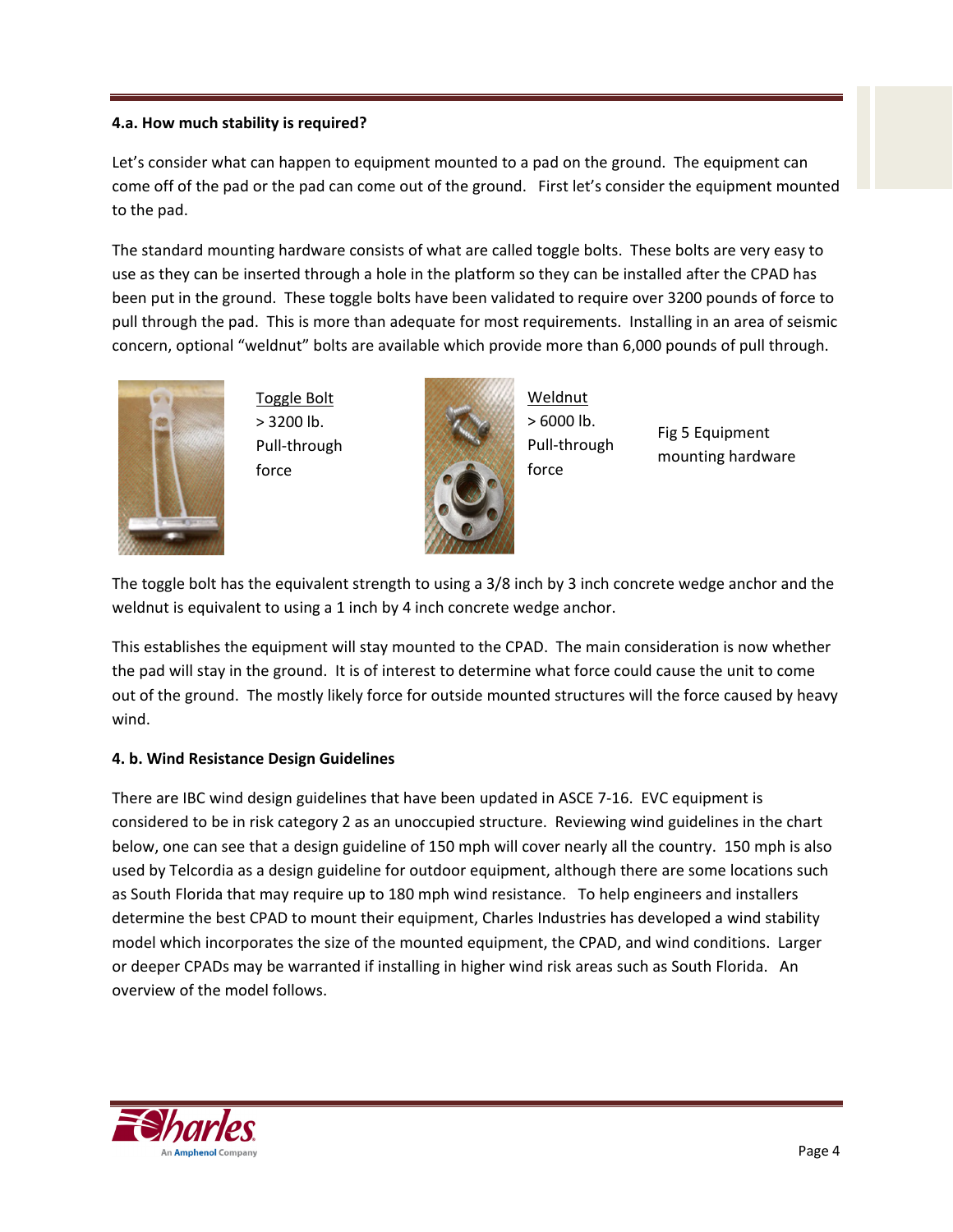

Fig 6 ASCE 7‐16 Risk Category 2 Wind Design Guidelines

# **4. c. Wind Stability Modeling**

Wind stability of equipment mounted on a CPAD will depend on the wind force on the equipment, the weight of the equipment, and the stability or pull out force of the CPAD in the ground. The wind force on the equipment depends on the dimensions and shape of the equipment.

The stability of the CPAD in the ground which, defined as pull out force, is based on the weight of the soil backfill. This depends on the size and depth of the pad along with compactness of the soil. Charles' analysis uses worst case soil conditions of loose sandy soil. Based on the size and depth of the pad, the weight of the soil can be calculated geometrically. Loose sandy soil with zero soil friction is assumed as the worst case and the weight of the soil equals the pull‐out force.

# **4. d. Calculating CPAD Pull‐out Force from the Ground**

The volume of soil displacement is calculated geometrically for all of the 4 sides and 4 corners of the CPAD. Note that the CPAD platform should be installed 2 inches above ground so the area below ground is the depth minus 2 inches. The weight of the soil is the volume of displacement times the density of the soil. The soil density for loose sandy soil is 104.88 lb./ft<sup>3</sup>.

Estimated worst case pullout resistance for a couple standard size CPADs has been calculated and is shown below. Concrete pads of similar size will need to be well over 2 feet thick to provide the same level of mounting stability.

| <b>Example</b><br><b>Pad Size</b> | $CPAD^*$<br><b>Pull out force</b> | 6 inch<br>Concrete | 12 inch<br><b>Concrete</b> | <b>Concrete thickness</b><br>to equal CPAD |
|-----------------------------------|-----------------------------------|--------------------|----------------------------|--------------------------------------------|
| $29" \times 26"$                  | 1905 lb. min.                     | $391$ lb.          | 782 lb.                    | 2.4 feet                                   |
| $40" \times 36"$                  | 3505 lb. min.                     | 750 lb.            | $1500$ lb.                 | 2.3 feet                                   |

Fig 7 CPAD Mounting Stability compared with concrete pads

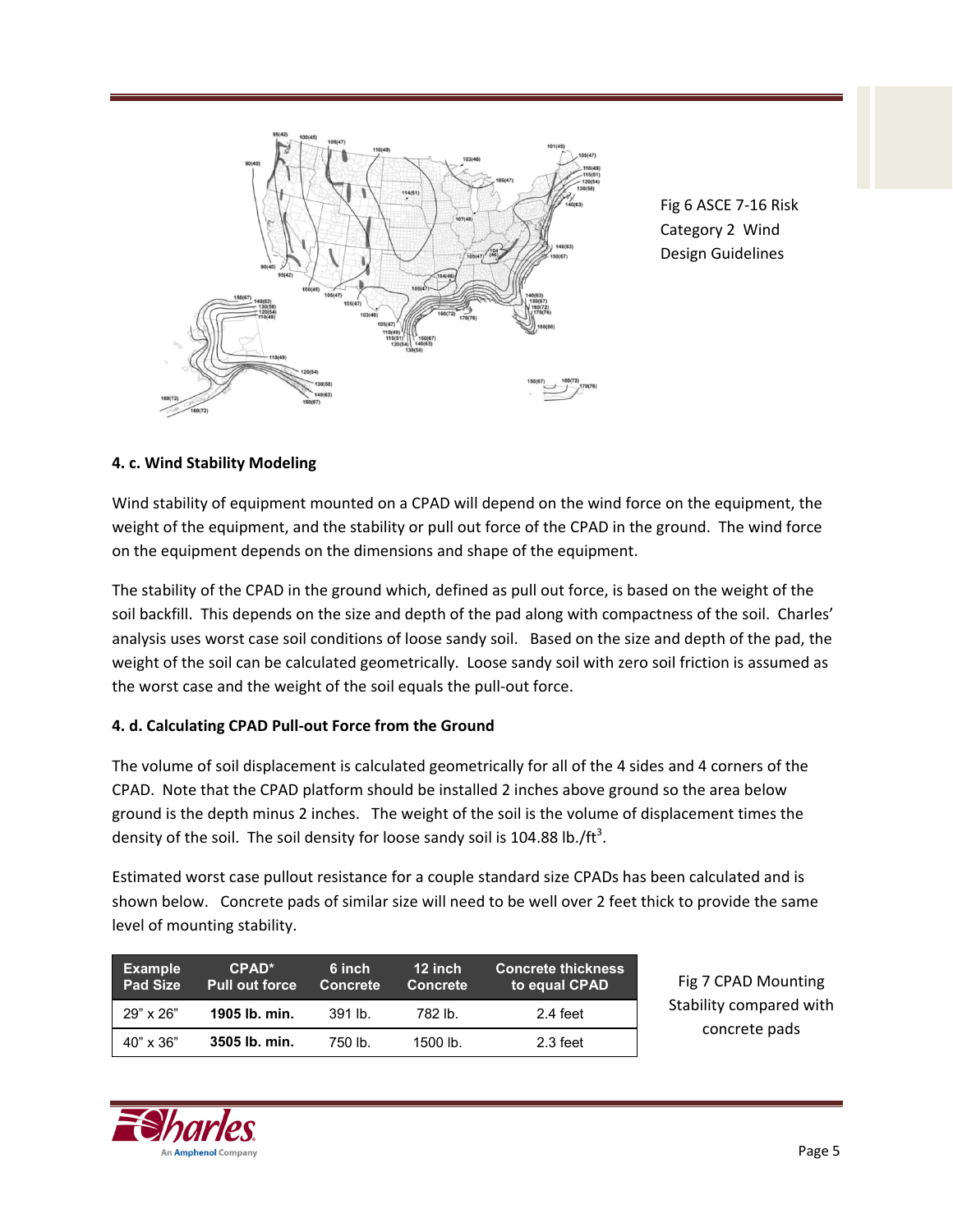# **4. e. Wind Load Modeling**

Determining the wind load on a charger mounted to a CPAD will be composed of two components. One is the wind velocity pressure and the other is the wind load on an open structure. Charles has modeled EVCs mounted on CPADs resistance to wind using formulas from the building industry and summarized on the following page.

Referencing ASCE 7-16, velocity pressure, qz, evaluated at height z shall be calculated by the following equation:  $qz = 0.00256$  KzKztKdV<sup>2</sup>I (lb/ft<sup>2</sup>)

Kz is the velocity pressure exposure coefficient (determined to be 0.85) Kzt is the topographic factor (determined to be 1) Kd is the wind directionality factor (no combined wind loading and determined to be 1 V is the wind velocity (mph) I is importance factor (determined to be 1 as risk category 2) V is the wind velocity (mph)

The wind force on the EV charger is as below considering the worst case of wind blowing directly on the broadside of the charger. The wind load force will be determined by:

Fwind = qzGCfAf (lb)

qz is velocity pressure at the center of the area G is gust factor (assumed 0.85 for rigid structure) Cf is the net force coefficient (determined as 1.2) Af is the area normal to the wind

We are ultimately looking to determine the force required to lift the CPAD and EVC out of the ground. This can be thought of the force exerted on the base of the CPAD or on a screw anchor which has been driven into the ground through the base of the CPAD. We will assume for this exercise 2 anchors have been implanted on each long side. If there is negative force on the anchor, the anchor is compressed and the mounted unit stays in the ground without need of the anchor. This is a very stable condition with the anchor only providing stability margin. If the result of the analysis shows there is a pulling force of less than 200 lb. with an 18 inch anchor, the unit stays in the ground. If the pulling force is greater than 200 lb. the unit has the possibility of pulling out of the ground. Either more anchors can be used or 26" anchors which provide 360 lb. pull‐out resistance each can be used. Alternatively a larger sized CPAD can be used. Some example of analysis on commonly used EVC with a standard CPAD are shown in following section of 4.f.

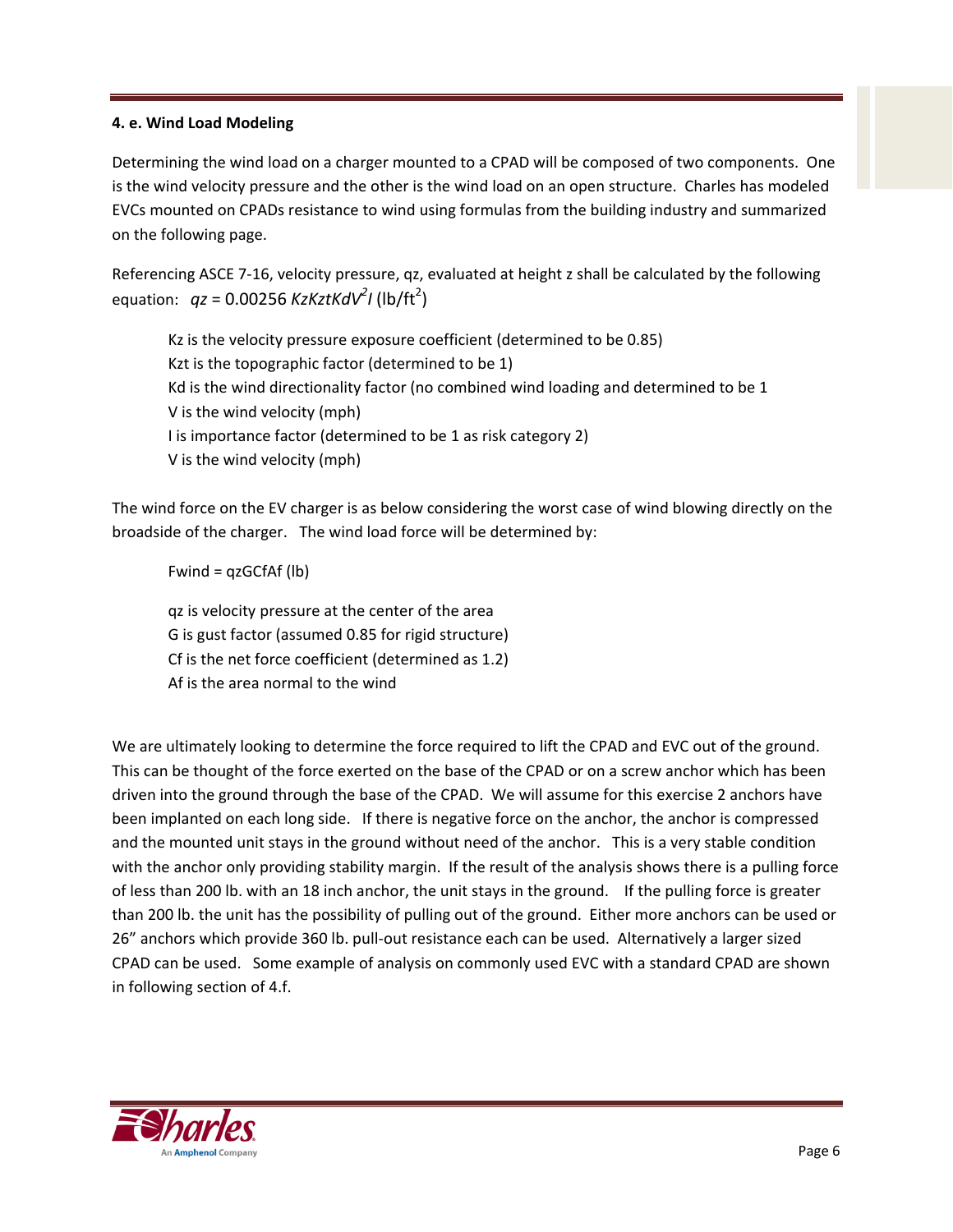## **4. f. CPAD Wind Stability Calculation**

The force on each anchor (assuming 2 anchors on a side is calculated as:

$$
Fanchor = \frac{1}{N} \left[ fwind \left( \frac{H}{2d} + \frac{h}{d} \right) - \frac{W soil + W charger}{2} \right]
$$

Fanchor is pulling force on each anchor Fwind is the wind force on the center of the charger H is the height of the charger h is the depth of the CPAD d is the distance between the anchors on the side N is the number of anchors on one side





In the table below Charles has calculated the pull out force exerted on anchor for a few commonly used EV chargers mounted in a standard available CPAD stressed under a 150 mph wind condition. Two are for large 50 KW DC fast chargers and one of the larger versions of a commercial level 2 charger. These are using worst case assumptions of loose sandy soil and wind directly on the center of the long side of the charger. Under these worst case assumptions the mounted unit shows excellent stability and will not come out of the ground with 150 mph winds.

|                    |                  |                                                         |                   |                  | <b>150 mph</b>         |                         |                        |                                                     |                |                                                 |
|--------------------|------------------|---------------------------------------------------------|-------------------|------------------|------------------------|-------------------------|------------------------|-----------------------------------------------------|----------------|-------------------------------------------------|
| <b>EVC Maker</b>   | <b>Model</b>     | <b>EVC Dimensions</b><br>$(W \times H \times D$ inches) | Weight  <br>(Ibs) | <b>CPAD</b> used | <b>CPAD Dimensions</b> | <b>CPAD</b><br>Platform | Soil<br>weight<br>(Ib) | Wind<br>$\vert$ load (lbs) $\vert$ per side $\vert$ | <b>Anchors</b> | <b>Pulling force</b><br>on each<br>anchor (lbs) |
| ABB                | 54               | $30.7 \times 74.8 \times 22$                            | 775               | CPAD-M1BUNI4036  | 60" x 52" x 18"        | 40" x 36"               | 3504                   | 693                                                 |                | $-568$                                          |
| <b>BTC Power</b>   | <b>Slim line</b> | 34 x 86 x 22                                            | 850               | CPAD-M1BUNI4036  | 60" x 52" x 18"        | 40" x 36"               | 3504                   | 882                                                 |                | $-385$                                          |
| Chargepoint CT4021 |                  | 24" x 72" x 12"                                         | 115               | CPAD-S1BUNI2629  | 45" x 42" x 15"        | 29" x 26"               | 1905                   | 521                                                 |                | -56                                             |

Fig 9 wind stability results with example EVC on a standard CPAD

Charles has empirically validated this analysis through some real work pull testing. Equipment that was mounted to a CPAD without anchors was pulled on by a winch. The model predicted that the CPAD would exceed 160 mph. In fact a force equivalent to 166 mph was required by observing any movement of the ground around the buried CPAD.

The actual wind force stability will depend on the size, shape, and weight of the equipment and the size of the CPAD being used. Charles can provide guidance to customers for help in selecting the best CPAD for a particular project or program.

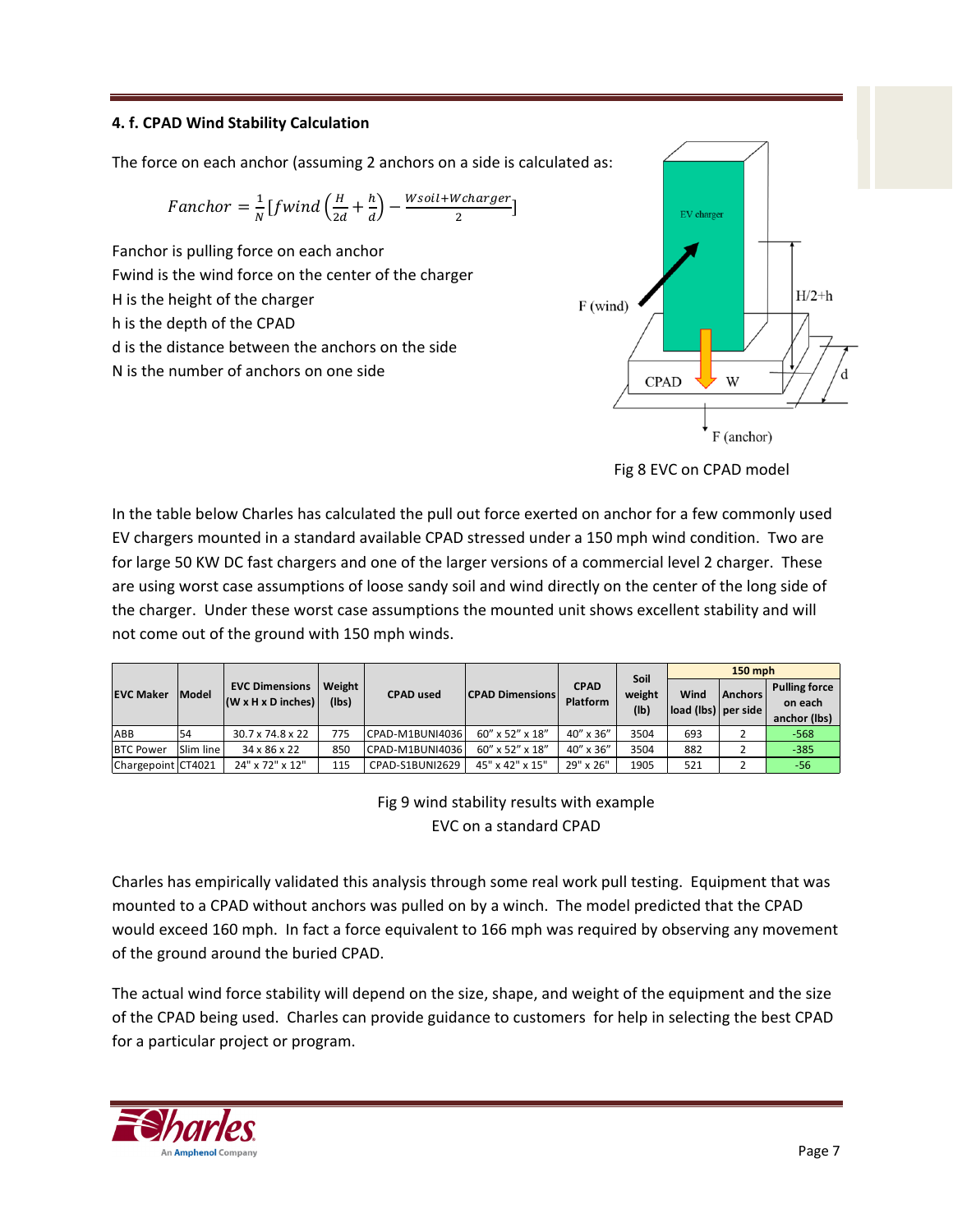#### **5. Installation Process**

Installing a CPAD is straightforward process and is accomplished with minimal manpower. Typically the installation can be completed in the same day.

#### Step 1: Dig a hole and level with gravel Step 2: Place CPAD in the opening &





Cut opening for mounting and cables (this can be done in advance)



Step 3 Backfill with soil Step 4: Place and secure equipment on CPAD **FINISHED!**



#### **6. Cost implications**

Naturally project costs can vary widely depending on a number of factors. Generally speaking an installation project using CPADs may have a slightly higher material cost, with much lower labor costs providing an overall lower cost of installation. Most significantly there is a tremendous time savings.

As an example we can look at a small project of installing three commercial level 2 chargers. Let's just consider the physical installation and not the cost of the charger or electrical which is similar regardless of installation method.

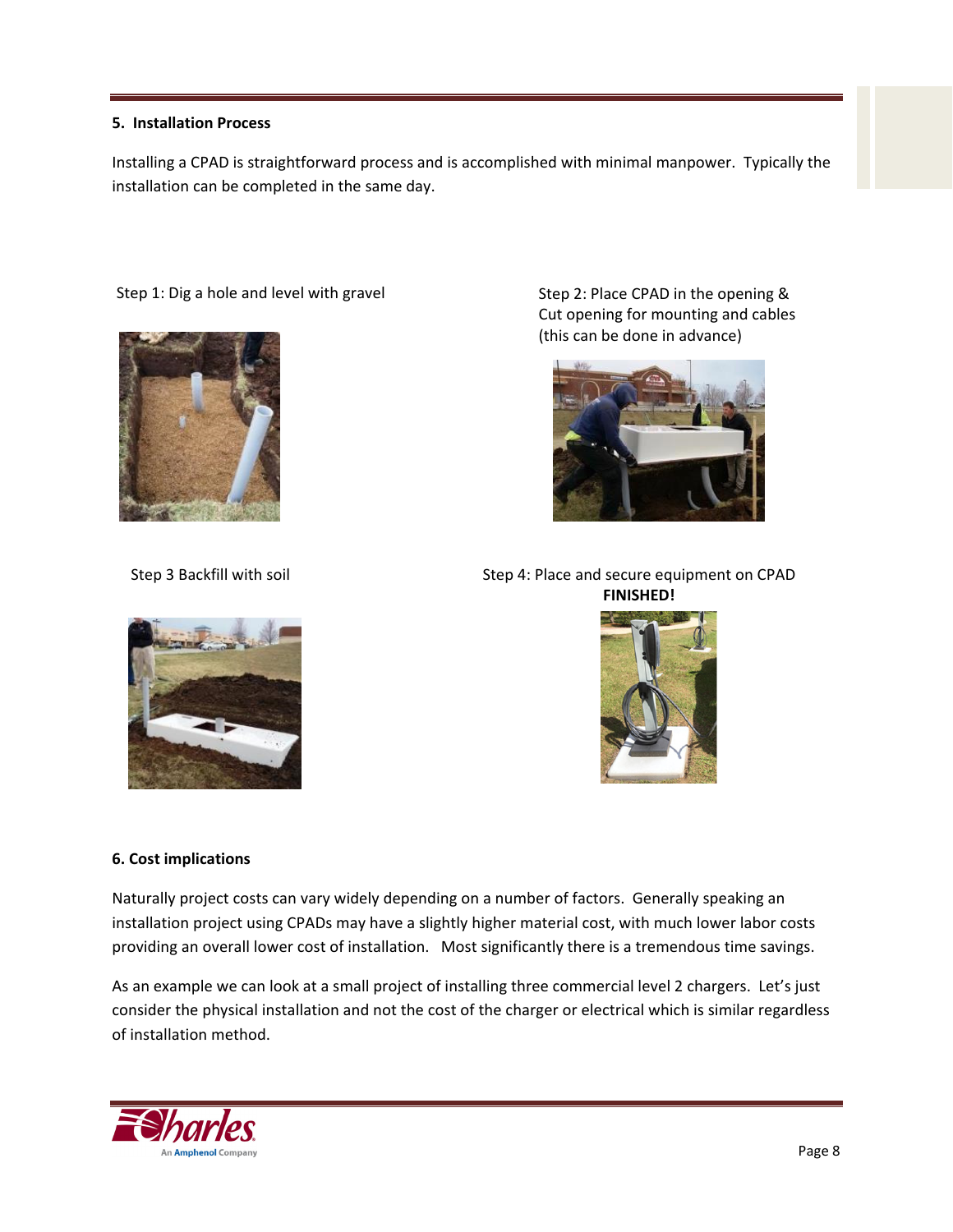To install three level 2 chargers, it took two men 4 hours at \$75/hour. The total allocated labor cost to this portion of the job is \$600. The cost of material was approximately \$1200. So the total cost for just the physical installation was \$1800. The installation was completed in less than one day.

The alternative approach using traditional poured concrete was estimated to be \$400 for material and \$1800 for labor. There would be a 1‐2 day wait time for building inspection and 3 days waiting for the concrete to cure. The labor would need to come to the site three times. It was estimated that the total installation time would be 6 to 7 days.

Overall the CPAD method proved a 20% cost savings and 80% time savings. While this can vary depending on size of the job, accessibility to the site, and local jurisdiction requirements; in nearly every case there will be a saving of both time and money using CPAD mounting technology.

#### **7. Summary comparison**

A comparison of using concrete and CPADs for mounting EVC is shown in the below table. Although concrete has traditionally been used to mount EV chargers, CPAD has many advantages including an overall lower cost of installation.

| Parameter            | <b>Poured Concrete</b> | <b>CPAD</b> | <b>Notes</b>                      |  |  |
|----------------------|------------------------|-------------|-----------------------------------|--|--|
| Cycle time           |                        |             | CPAD no permitting                |  |  |
|                      | 5-7 days               | 1 day       | Cement long cure time             |  |  |
|                      |                        |             | CPAD lightweight & easy to        |  |  |
| Convenience          | Lower                  | Higher      | reach remote site                 |  |  |
|                      |                        |             | CPAD relocatable                  |  |  |
| Safety               | Lower                  | Higher      | CPAD non-conductive               |  |  |
|                      |                        |             | CPAD no heavy equipment           |  |  |
| Durability           | Lower                  | Higher      | Cement can crack                  |  |  |
| Material cost        | Lower                  | Higher      | CPAD slight higher material       |  |  |
| Labor cost           | Higher                 | Lower       | Cement higher labor hours &       |  |  |
|                      |                        |             | larger crew                       |  |  |
| Total installed cost | Higher                 | Lower       | <b>CPAD</b> lowest installed cost |  |  |

Fig 10 Comparing CPAD to Concrete Mounting